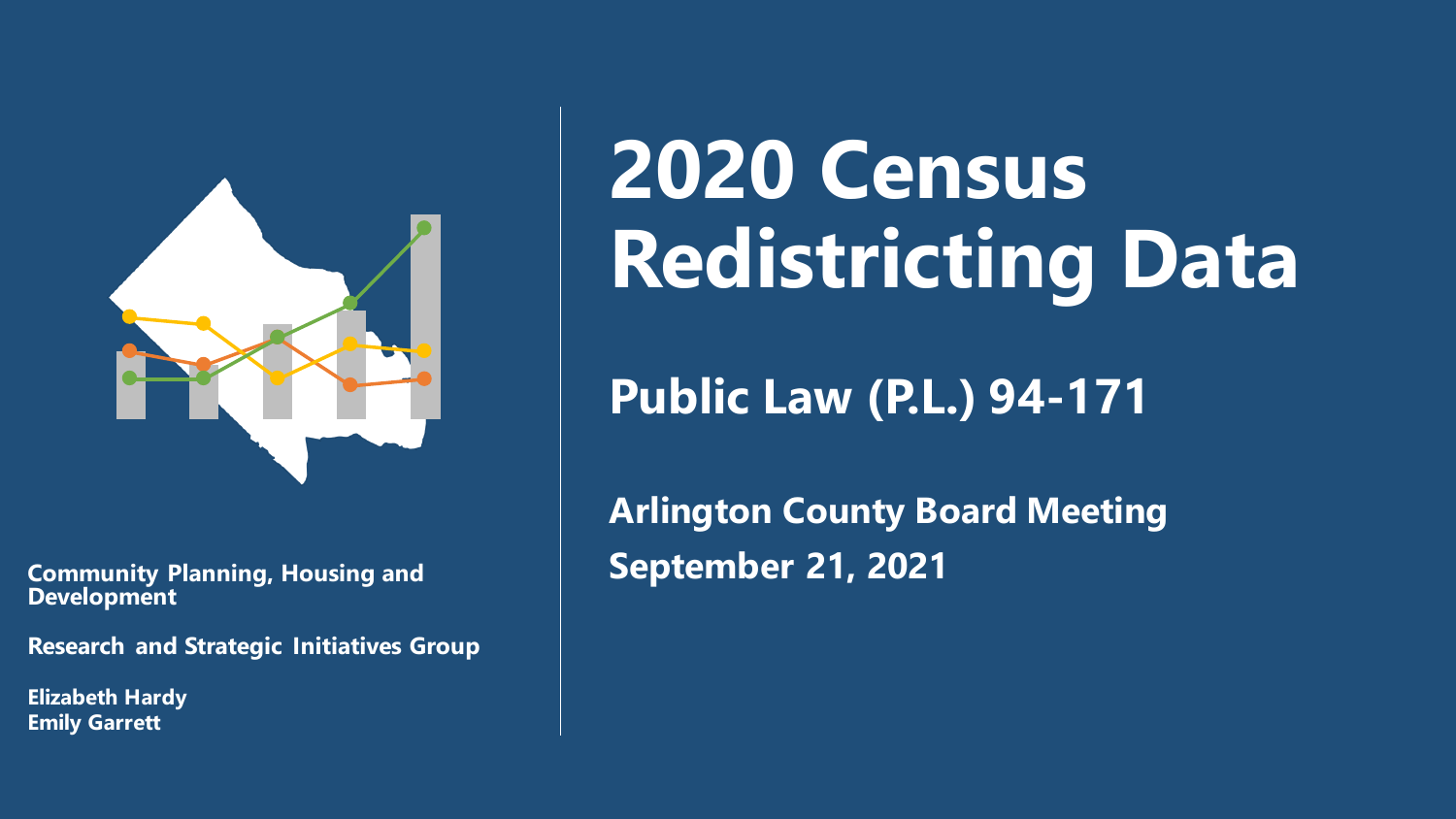

- P.L. 94-171 is the redistricting data file provided by the U.S. Census Bureau after each Decennial Census.
- Population counts are provided to the 50 states, the District of Columbia, and Puerto Rico for the purpose of redrawing of congressional and state legislative district boundaries—a process known as "redistricting."

**P.L. 94-171**

Total Population Population by Race Population Age 18 Years and Over Group Quarters Population Housing Units Housing Vacancy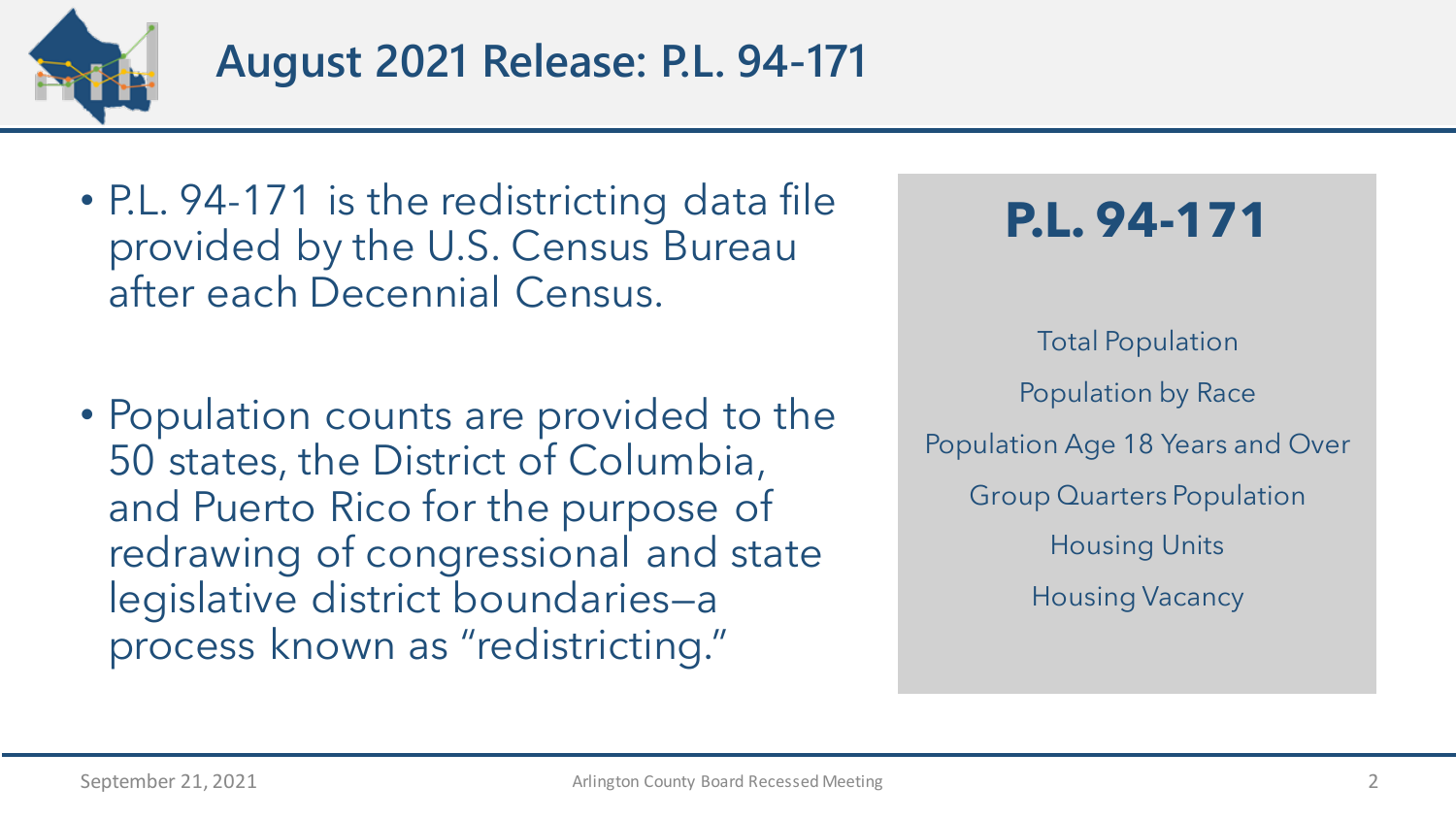

- Stay-at-home orders coincided with the start of the self-response period.
- Originally scheduled to be completed by the end of July 2020, the 2020 Census data collection period was extended and completed on October 15, 2020.
- Group quarters population includes college and university students. Many students returned home which led to issues with counting this population in the correct location.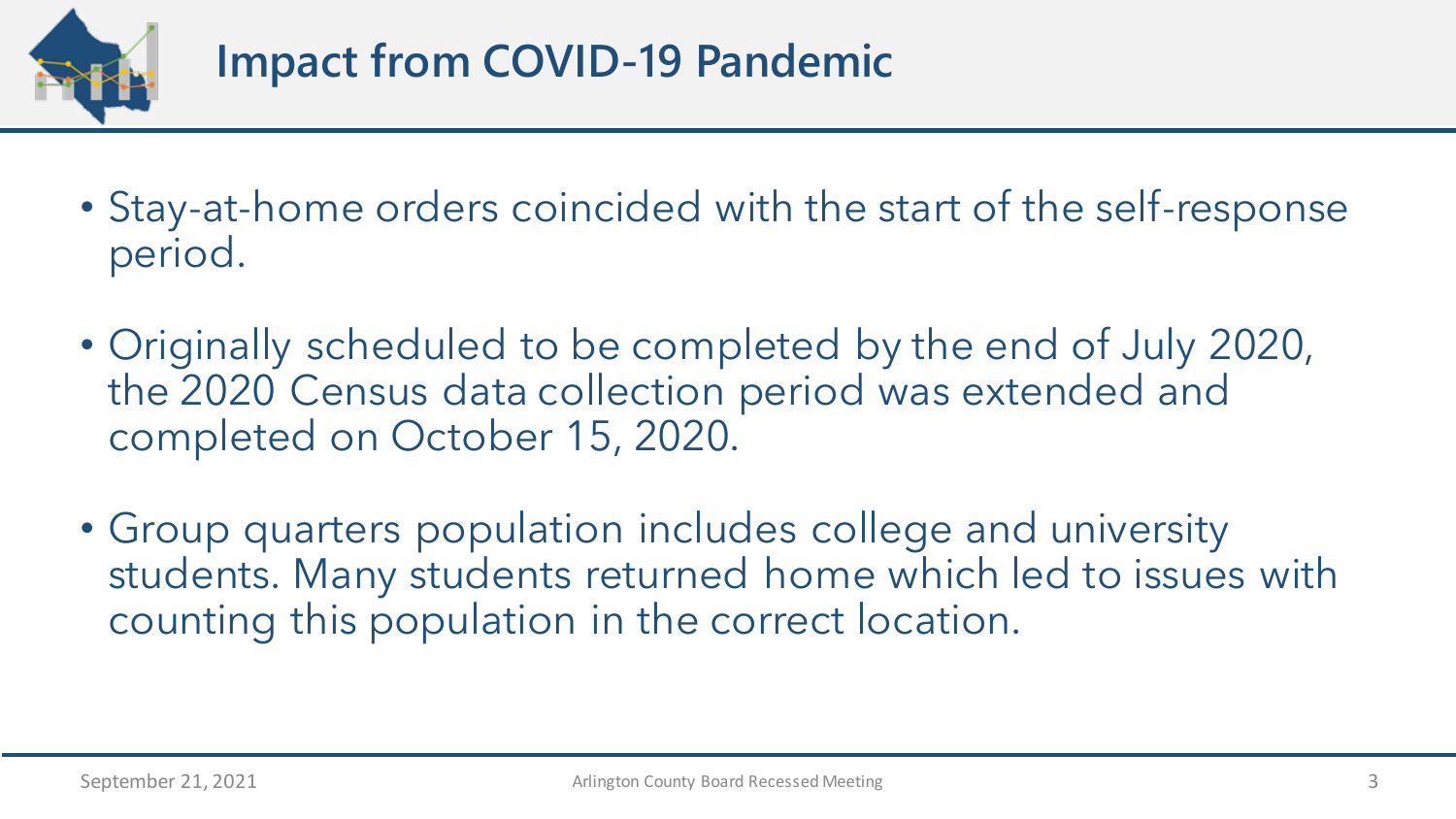

### **Differential Privacy**

- Differential Privacy (DP) is the latest technique used by the Census Bureau to protect individuals' privacy.
- While protecting individuals' information is essential, DP effects the accuracy of the 2020 Census data.
- Population totals for sub-state geographies have been impacted by DP.



Source: NVRC, *Differential Privacy Potential to Impact 2020 Census Data Accuracy*, August 13, 2021.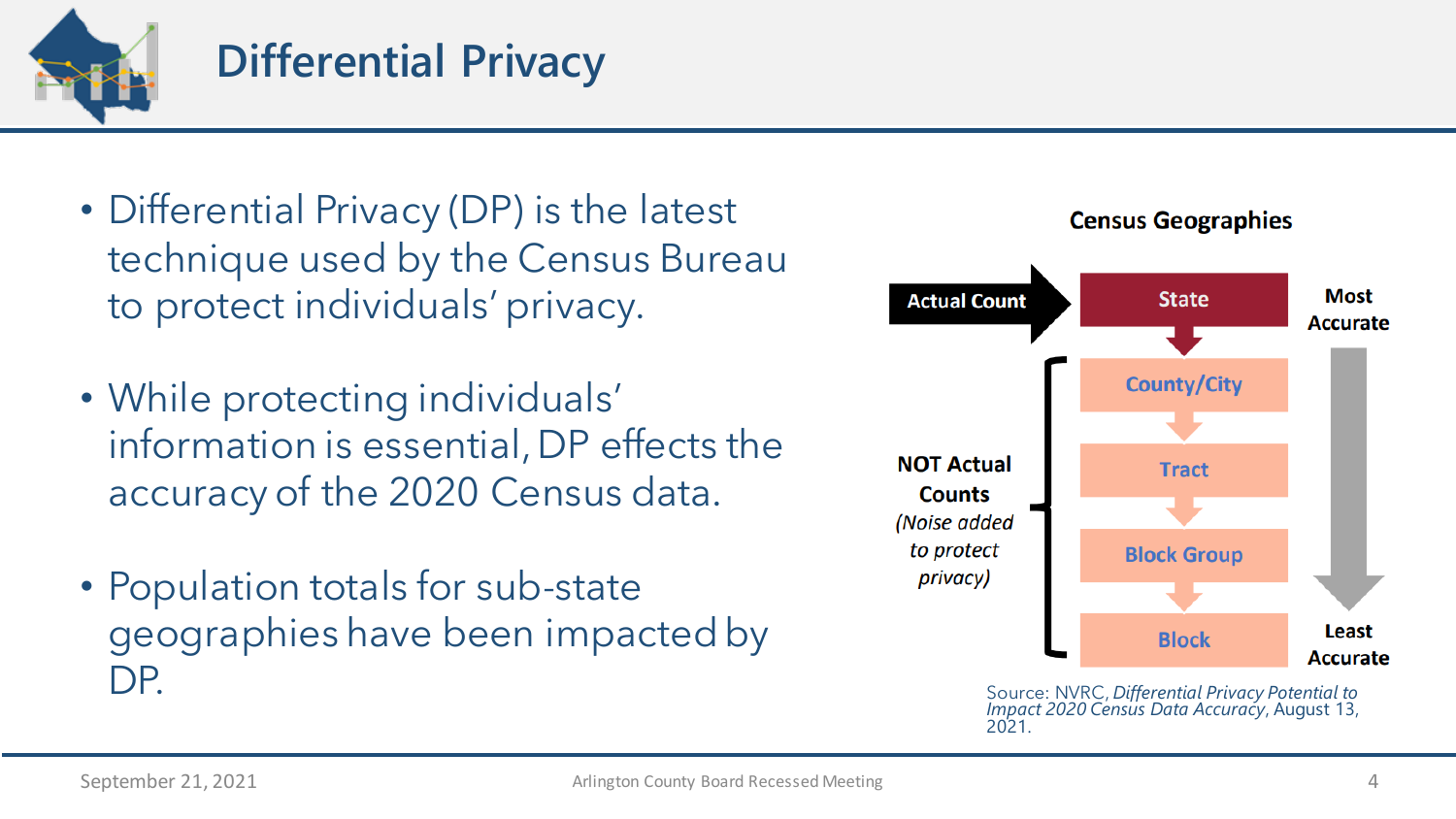

## **Differential Privacy Impact Example**

### **2010 Census**

### **2020 Census**

### **Black Minority Areas:**

Localities where less than 2 percent of the population identified as Black

Shows an average 74 percent growth in the Black population

result of applying the privacy algorithm to the data rather than the result of an actual demographic trend in the Black population."

"This shift is a

### **Black Majority Areas:**

Localities where the majority of the population identified as Black

Shows average 6 percent decrease in the Black population

Source: University of Virginia, Weldon Cooper Center, Stat Chat: *Why 2020 Census data needs to be treated with caution,* August 27, 2021.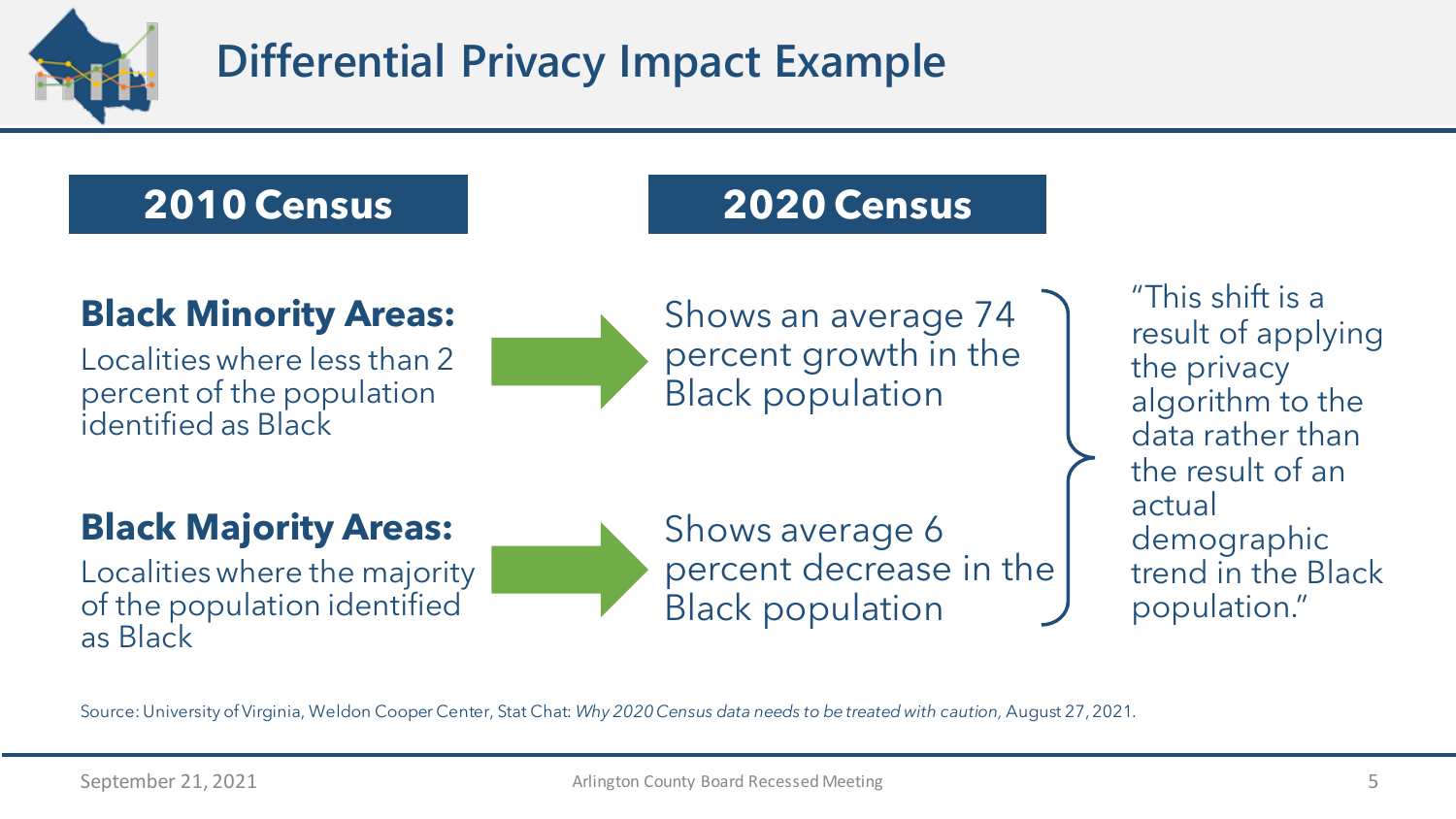

### **Total Population**

- The 2020 Census reported Arlington's total population to be **238,643** people.
- Arlington grew by **31,016** persons since 2010.

#### Arlington County Population 1950-2020

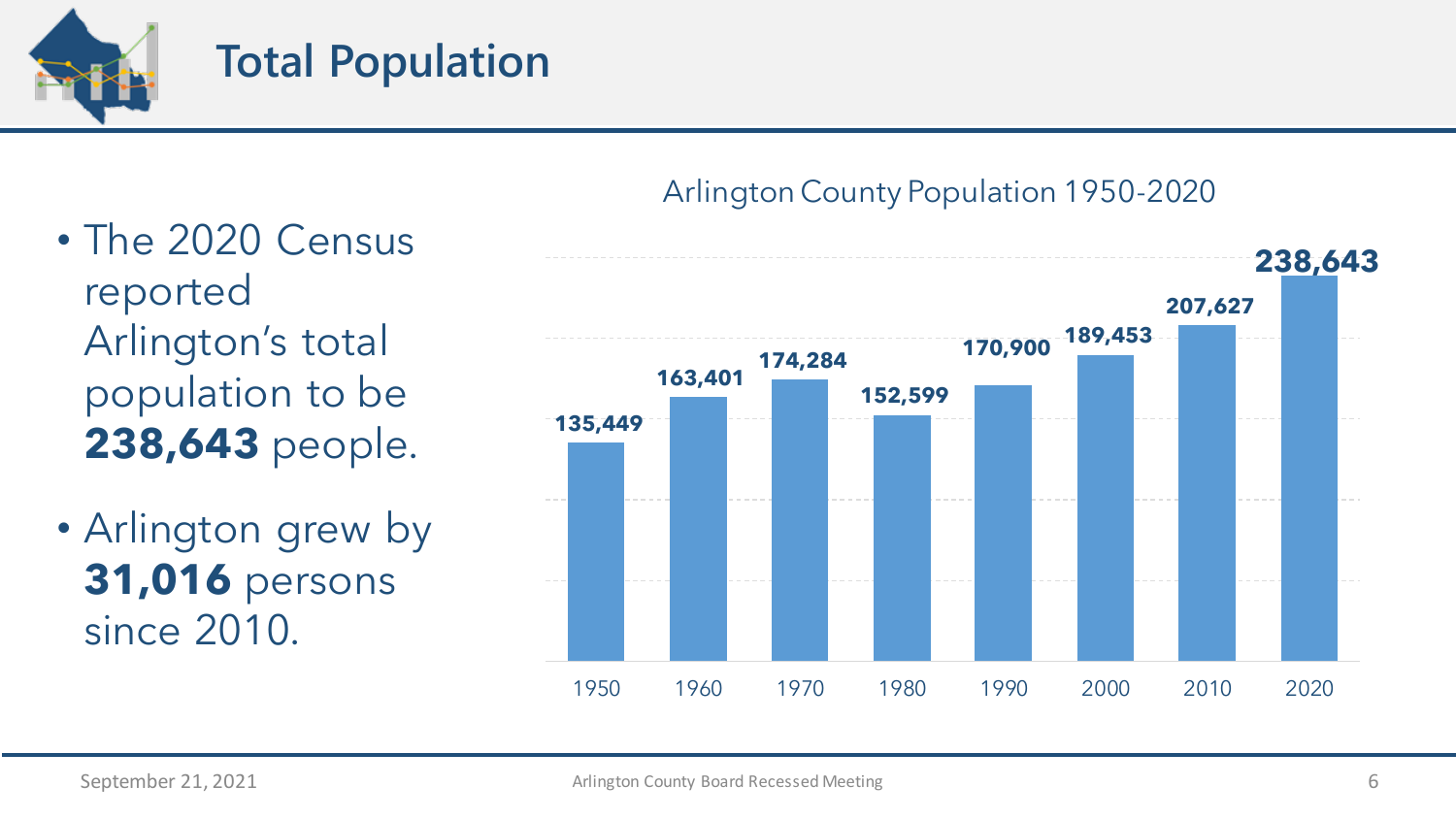

### **Population Growth**

- Arlington's population increase of **14.9%** is over double that of the nation's growth (7.1%).
- Arlington's population increase accounts for **4.9%** of Virginia's growth and **9.7%** of growth in Northern Virginia.

#### **20.6% 6.7% -12.4% 12.0% 10.9% 9.6% 14.9%** 1950 1960 1970 1980 1990 2000 2010 2020 -20.0% -10.0% 0.0% 10.0% 20.0% 30.0%

#### Arlington County Growth Rate 1950-2020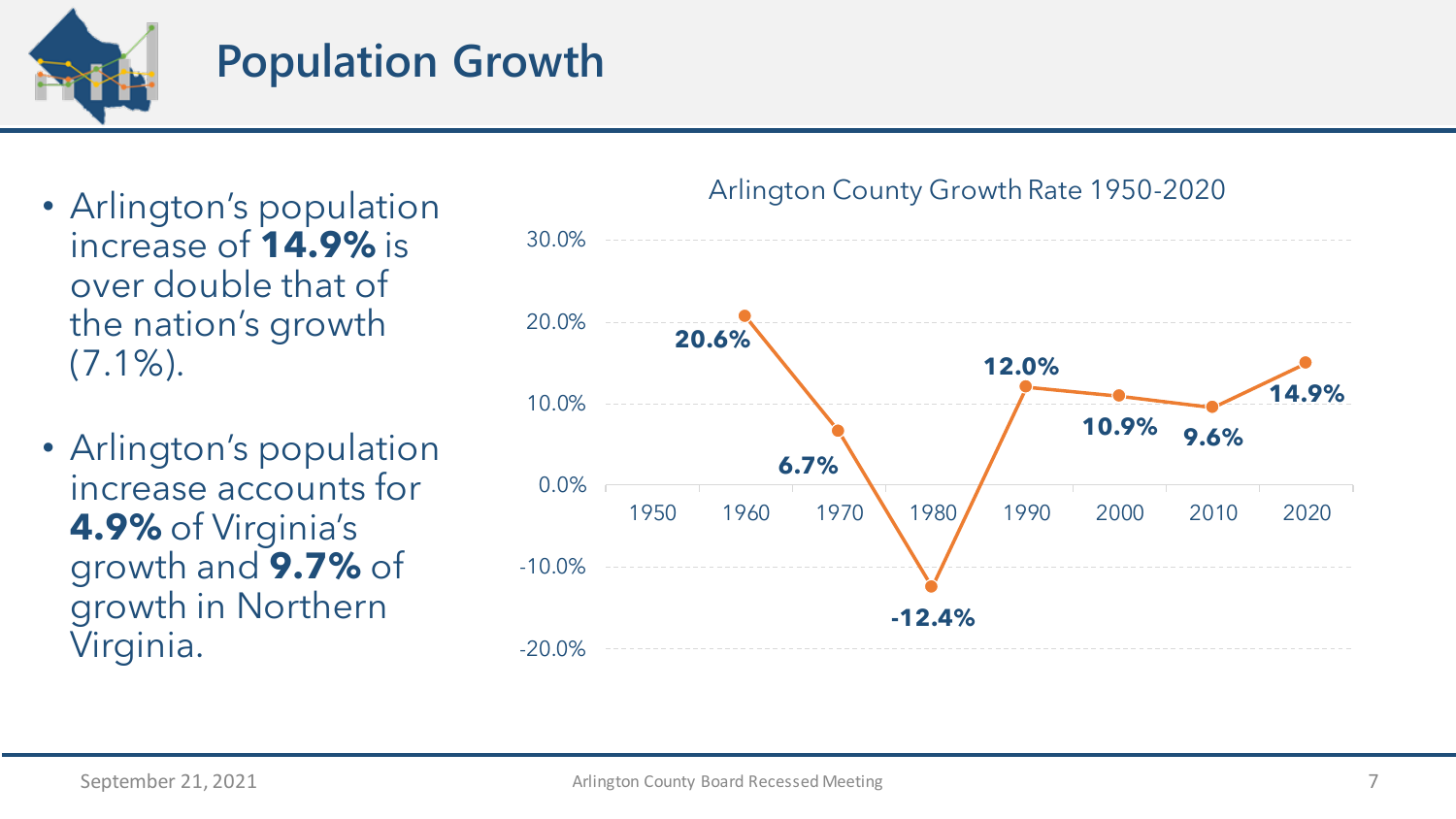

"We are confident that differences in the overall racial distributions are largely due to improvements in the design of the two separate questions for race data collection and processing as well as some demographic changes over the past 10 years".

> - U.S. Census Bureau August 3, 2021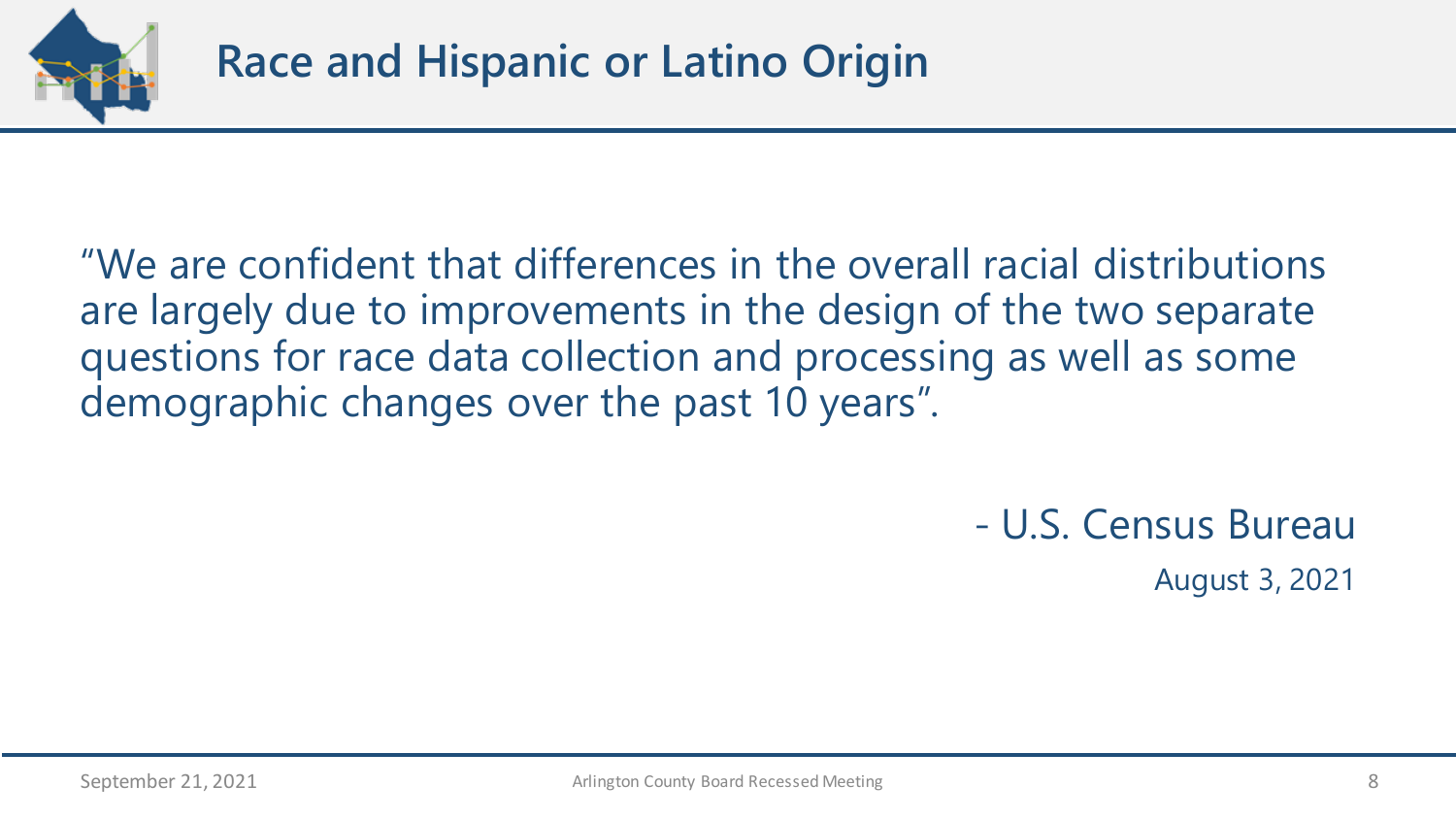

### **Race and Hispanic or Latino Origin**

#### **Hispanic Origin Question Changes**

- 1. "Print origin, for example" was revised to "**Print, for example**."
- 2. Group examples revised from "Argentinean, Colombian, Dominican, Nicaraguan, Salvadoran, Spaniard, and so on." to "**Salvadoran, Dominican, Colombian, Guatemalan, Spaniard, Ecuadorian, etc.**" in order to represent the largest Hispanic origin population groups.

#### **2020 Census Hispanic Origin Question**

→ NOTE: Please answer BOTH Question 6 about Hispanic origin and Question 7 about race. For this census, Hispanic origins are not races.

#### 6. Is this person of Hispanic, Latino, or Spanish origin?

- No, not of Hispanic, Latino, or Spanish origin
- Yes, Mexican, Mexican Am., Chicano
- Yes, Puerto Rican
- Yes, Cuban
- Yes, another Hispanic, Latino, or Spanish origin Print, for example, Salvadoran, Dominican, Colombian, Guatemalan, Spaniard, Ecuadorian, etc.  $\overline{\chi}$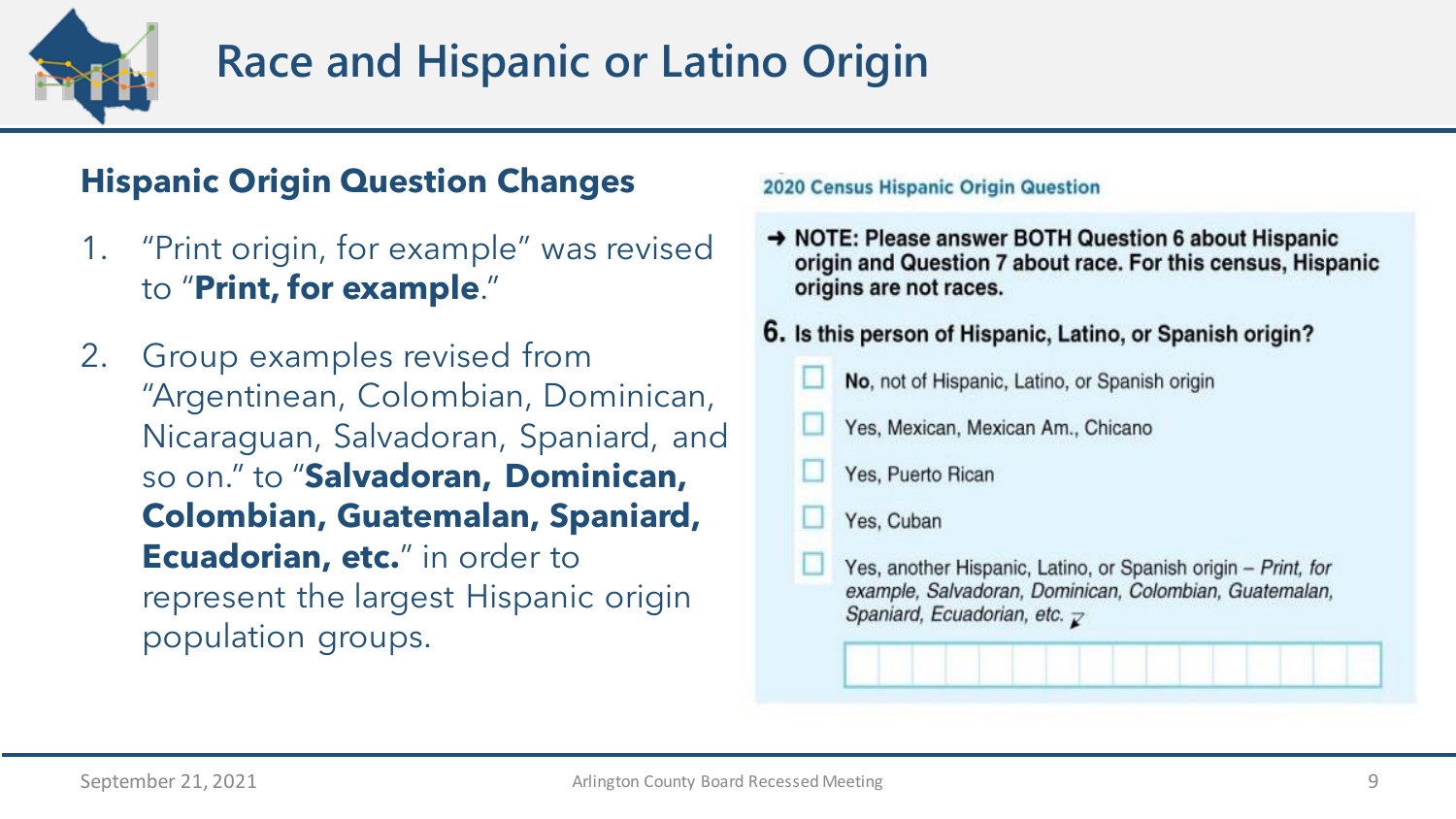

## **Race and Hispanic or Latino Origin**

### **Race Question Changes**

- 1. "Mark ⊠ one or more boxes **AND** print origins."
- 2. Write-in response areas for the White and Black or African American categories.
- 3. Provided 6 sample groups for the White, Black or African American and American Indian Alaska Native categories based on the largest population groups.
- 4. The word "Negro" was removed from the Black or African American category.

#### **2020 Census Race Question**

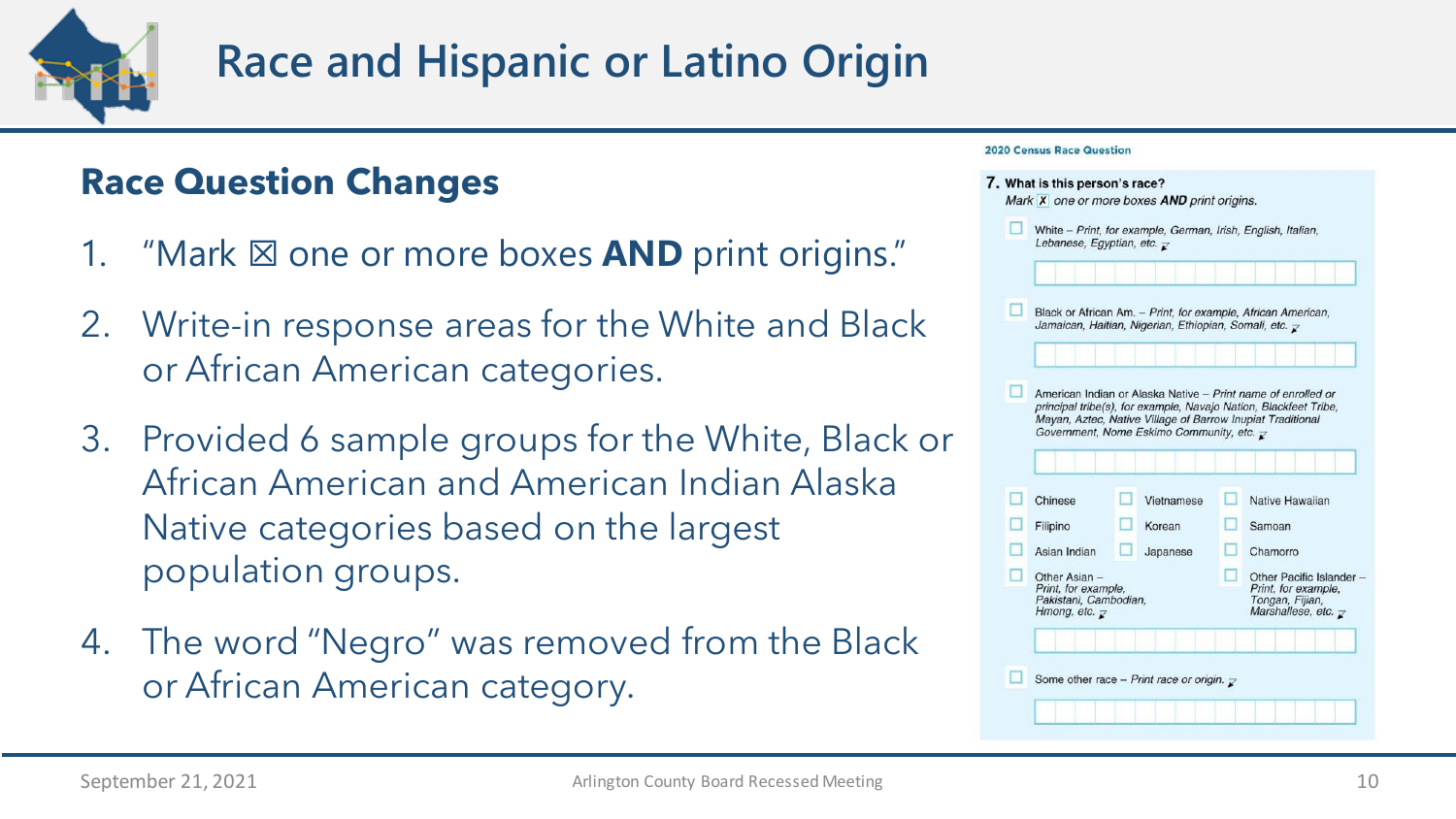

### **Race Question Changes (continued)**

- 5. The Asian and Native Hawaiian or Other Pacific Islander check boxes were reordered by population size.
- 6. Guamanian or Chamorro was changed to Chamorro.
- 7. Instructions for Some other Race were updated to "Print race or origin" to correspond to with question instructions.

#### **2020 Census Race Question**

| Lebanese, Egyptian, etc. $\overline{z}$                                                                         |            |                                                                                                                                  |
|-----------------------------------------------------------------------------------------------------------------|------------|----------------------------------------------------------------------------------------------------------------------------------|
| Black or African Am. - Print, for example, African American,                                                    |            |                                                                                                                                  |
| Jamaican, Haitian, Nigerian, Ethiopian, Somali, etc. $\overline{z}$                                             |            |                                                                                                                                  |
|                                                                                                                 |            | American Indian or Alaska Native - Print name of enrolled or<br>principal tribe(s), for example, Navajo Nation, Blackfeet Tribe, |
| Mayan, Aztec, Native Village of Barrow Inupiat Traditional<br>Government, Nome Eskimo Community, etc. $\bar{z}$ |            |                                                                                                                                  |
| Chinese                                                                                                         | Vietnamese | Native Hawaiian                                                                                                                  |
| Filipino                                                                                                        | Korean     | Samoan                                                                                                                           |
| Asian Indian                                                                                                    | Japanese   | Chamorro                                                                                                                         |
| Other Asian -<br>Print, for example,<br>Pakistani, Cambodian,<br>Hmong, etc. $\overline{\mathcal{L}}$           |            | Other Pacific Islander -<br>Print, for example,<br>Tongan, Fijian,<br>Marshallese, etc. $\overline{z}$                           |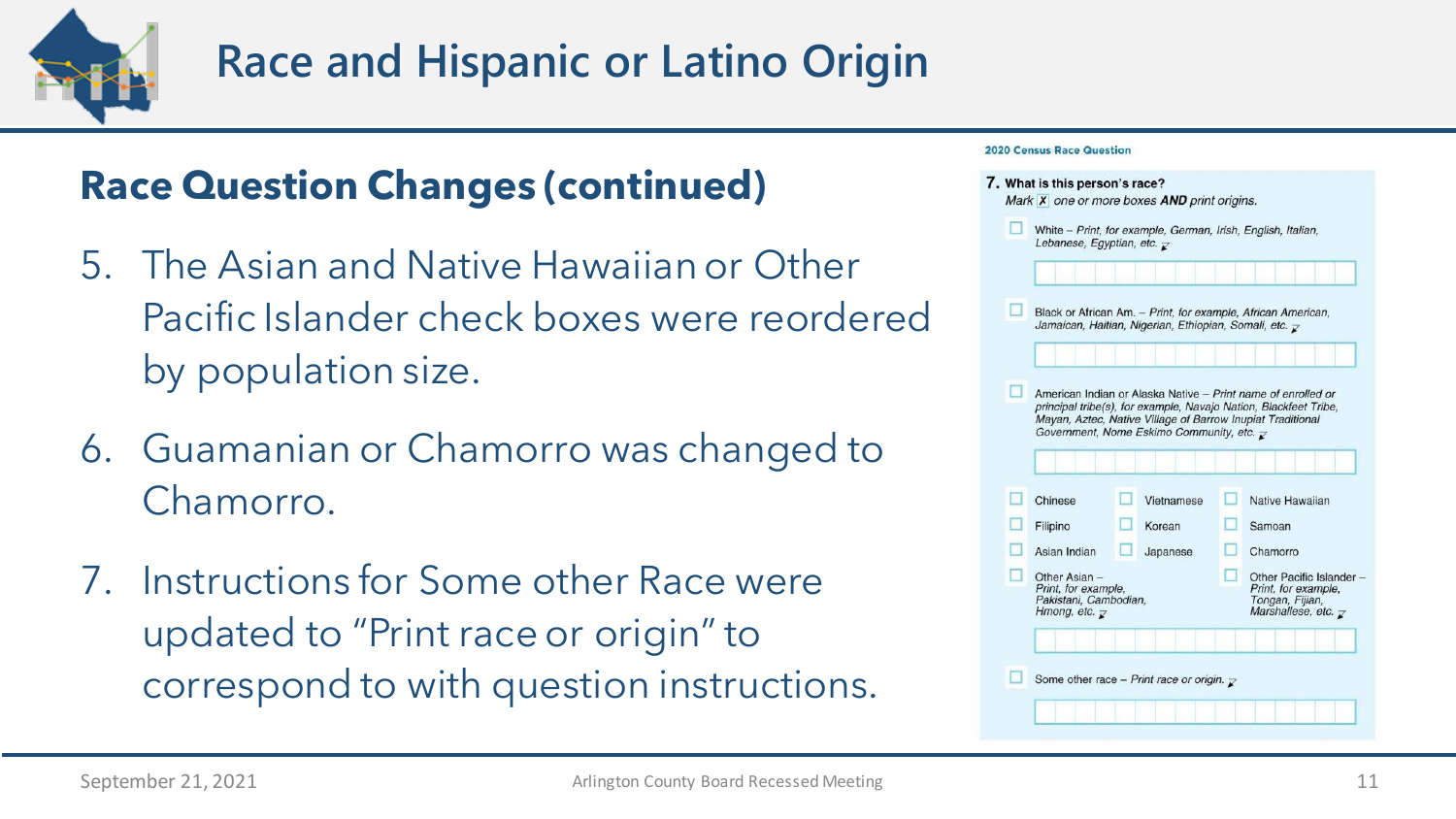

## **Race and Hispanic or Latino Origin**

## **Coding Changes**

- Number of characters increased from 30 to 200 of the writein responses.
- Responses were coded up to 6 detailed codes for each write-in area.

### U.S. Census Bureau Coding Example

| <b>Write-in</b>                                                                        | Code<br>1 | Code<br>$\overline{2}$ | Code<br>3 | Code<br>4 | Code<br>5 | Code<br>6 |
|----------------------------------------------------------------------------------------|-----------|------------------------|-----------|-----------|-----------|-----------|
| <b>BLACK</b>                                                                           | 3020      |                        |           |           |           |           |
| <b>WHITE HISPANIC BLANCO</b>                                                           | 1001      | 2002                   | 1001      |           |           |           |
| <b>PR DR DOMINICAN BORICUA</b>                                                         | 2331      | 2321                   | 2321      | 2331      |           |           |
| <b>MIXED GERMAN MEXICAN JAPANESE</b><br><b>AFRICAN</b>                                 | 8540      | 1171                   | 2011      | 4041      | 3100      |           |
| <b>PORTUGUESE ITALIAN SPANISH SERBIAN</b><br><b>ALBANIAN SCOTTISH SWEDISH CANADIAN</b> | 1290      | 1206                   | 2630      | 1325      | 1010      | 1320      |

<https://www2.census.gov/about/cic/Coding%20Operations%20of%20Race%20and%20Ethnicity.pdf>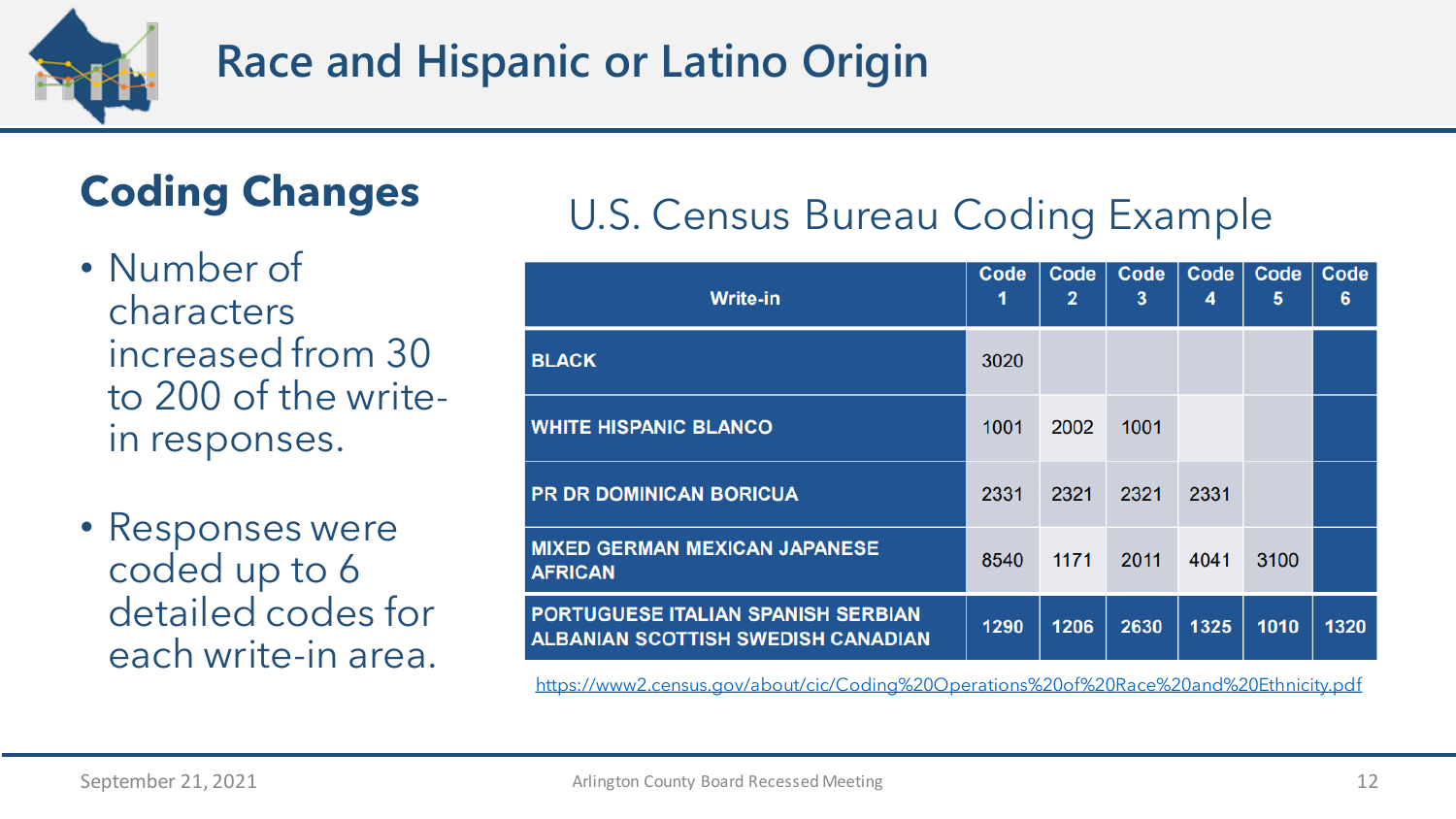

### **Race and Hispanic or Latino Origin**

#### TotalPopulation By Race and Hispanic or Latino Origin 2000-2020



## **White**

- 
- **American Indian or Alaska Native**
- **Asian**
- **Native Hawaiian or Other Pacific Islander**
- **Some Other Race**
- **Two or More Races**
- **Hispanic or Latino**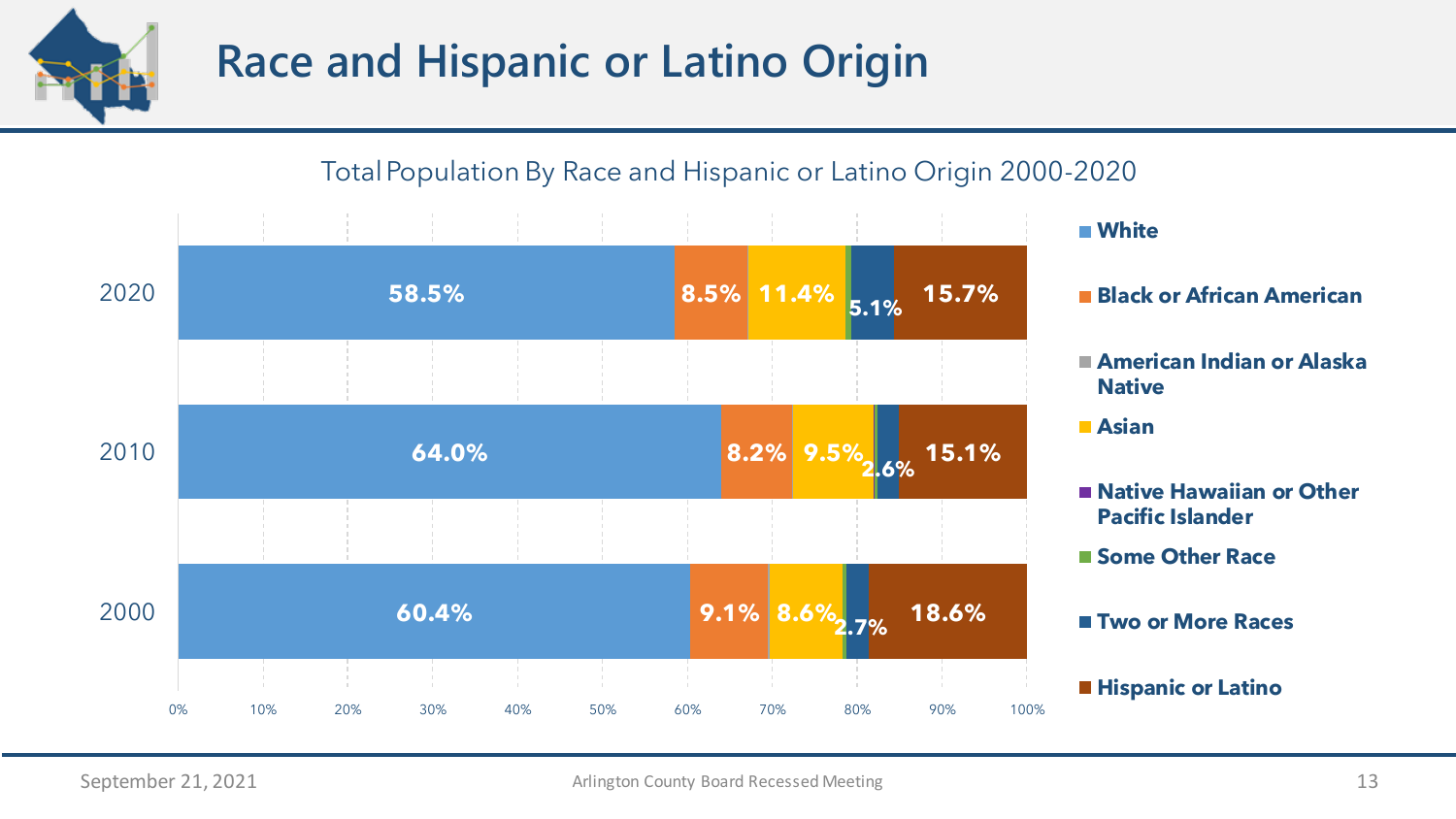

### Growth by Race and Hispanic or Latino Origin

|                                           | 2010    | 2020    |        | 2010-2020 |
|-------------------------------------------|---------|---------|--------|-----------|
| <b>Total Population</b>                   | 207,627 | 238,643 | 31,016 | 14.9%     |
| White                                     | 132,961 | 139,653 | 6,692  | 5.0%      |
| <b>Black or African American</b>          | 17,088  | 20,330  | 3,242  | 19.0%     |
| American Indian or Alaska Native          | 394     | 258     | $-136$ | $-34.5%$  |
| Asian                                     | 19,762  | 27,235  | 7,473  | 37.8%     |
| Native Hawaiian or Other Pacific Islander | 133     | 118     | $-15$  | $-11.3%$  |
| Some Other Race                           | 611     | 1,491   | 880    | 144.0%    |
| Two or More Races                         | 5,296   | 12,196  | 6,900  | 130.3%    |
| Hispanic or Latino                        | 31,382  | 37,362  | 5,980  | 19.1%     |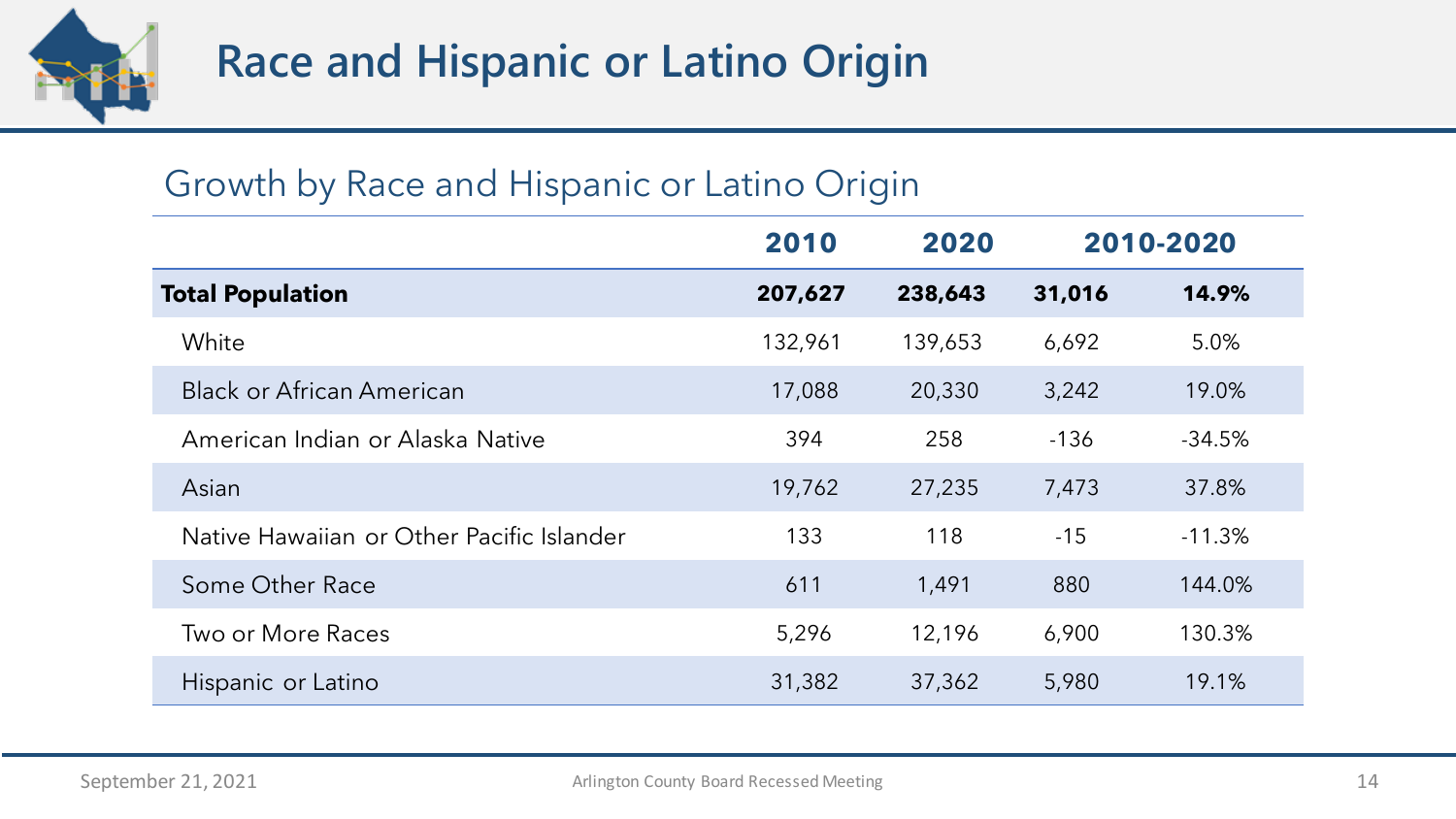

- **42,080** of Arlington's population is under the age of 18.
- This age group grew by **9,454**  persons – a **29%** increase since 2010.



#### Population Under 18 Years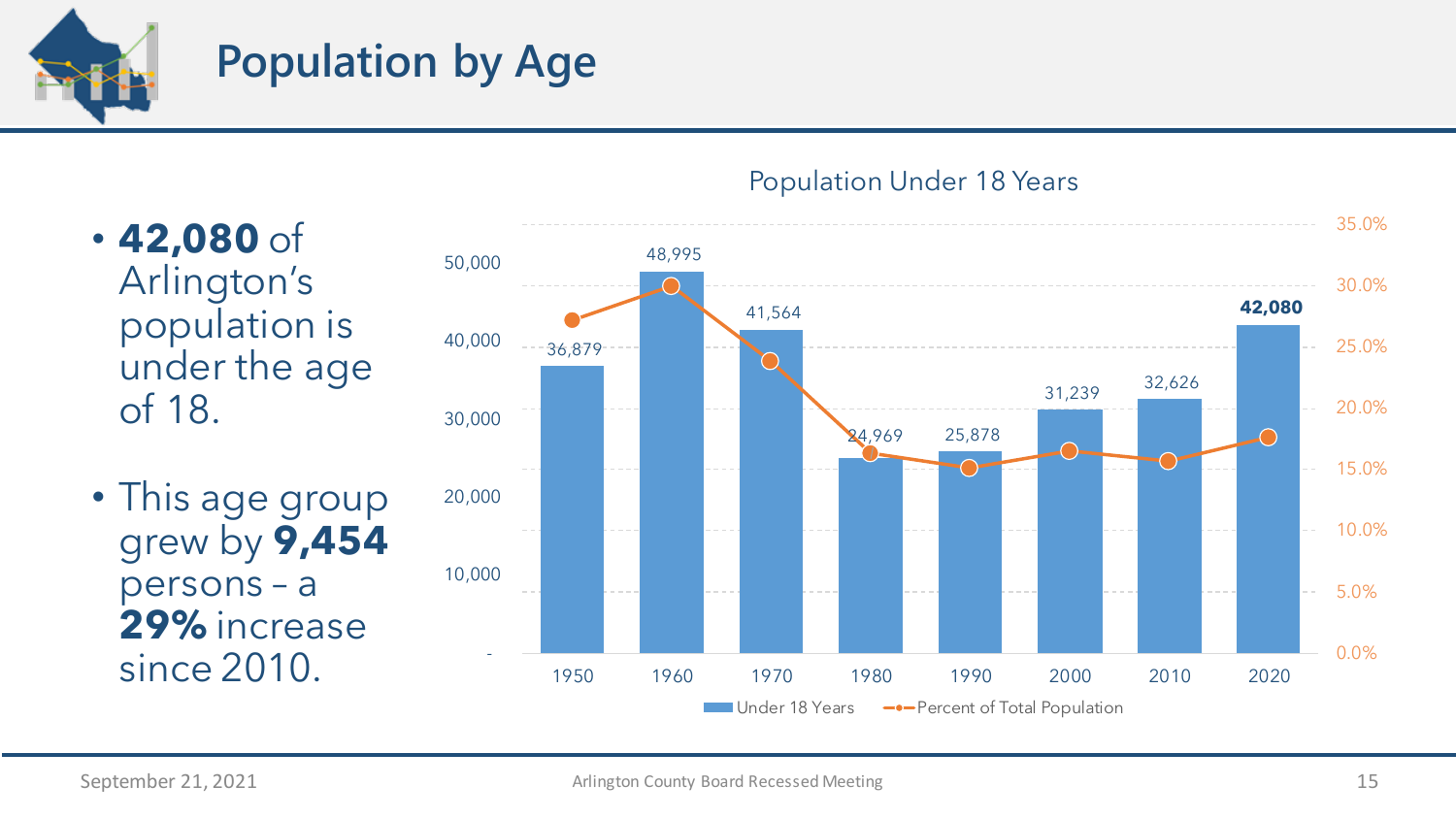

- The 2010 Census reported 15.7% of the population was under the age of 18.
- This age group increased to 17.6% of Arlington's population in 2020.



#### Percent of Population Under 18 vs. 18 and Over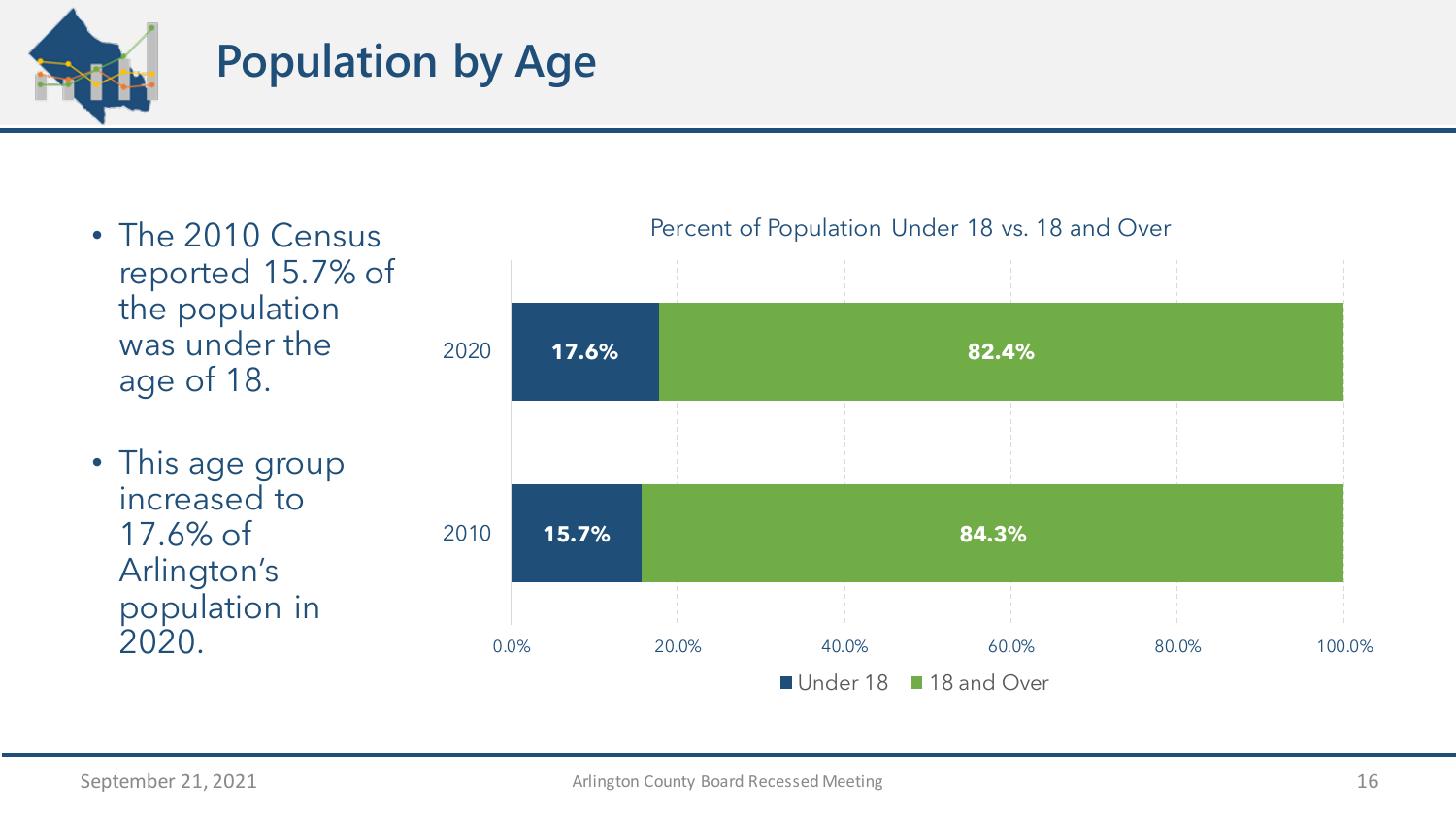

- **17.6%** of Arlington's population is under the age of 18.
- The populations that have identified as **Some Other Race, Two or More Races, or of Hispanic or Latino Origin** have much higher percentages of persons under the age of 18.

#### Percent of Population Under 18 Years by Race



Under 18 Years 18 Years and Over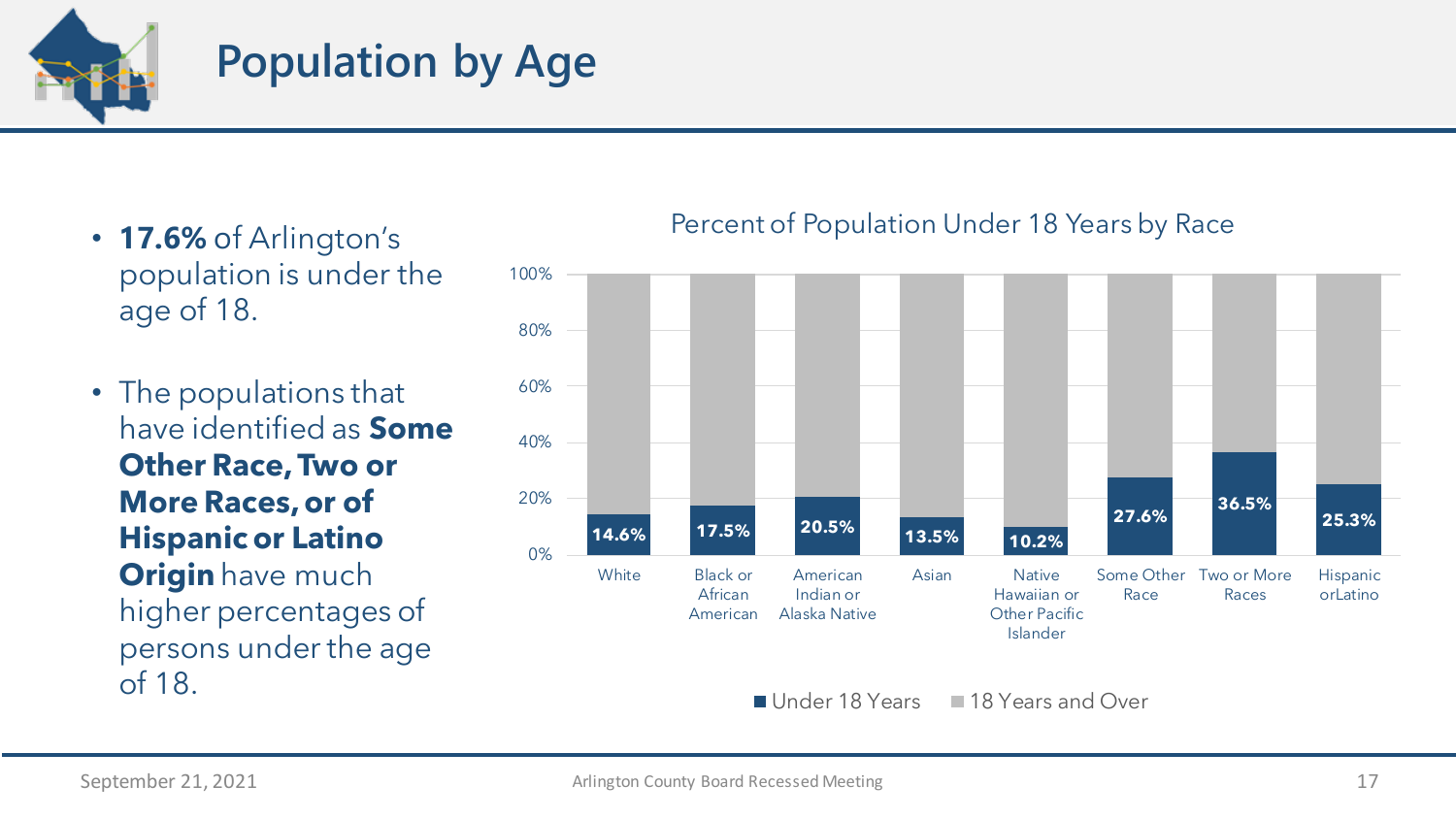

### Population by Age (2010 to 2020)

|                                           | <b>Under 18 Years</b> |                |                      | <b>18 Years and Older</b> |
|-------------------------------------------|-----------------------|----------------|----------------------|---------------------------|
|                                           | Population<br>Change  | Growth<br>Rate | Population<br>Change | Growth<br>Rate            |
| <b>Total Population</b>                   | 9,454                 | 29.0%          | 21,562               | 12.3%                     |
| White                                     | 3,214                 | 18.6%          | 3,478                | 3.0%                      |
| <b>Black or African American</b>          | 564                   | 18.8%          | 2,678                | 19.0%                     |
| American Indian or Alaska Native          | 1                     | 1.9%           | $-137$               | $-40.1%$                  |
| Asian                                     | 843                   | 29.7%          | 6,630                | 39.2%                     |
| Native Hawaiian or Other Pacific Islander | $-9$                  | $-42.9%$       | $-6$                 | $-5.4%$                   |
| Some Other Race                           | 182                   | 79.5%          | 698                  | 182.7%                    |
| <b>Two or More Races</b>                  | 2,499                 | 128.0%         | 4,401                | 131.6%                    |
| Hispanic or Latino                        | 2,160                 | 29.7%          | 3,820                | 15.9%                     |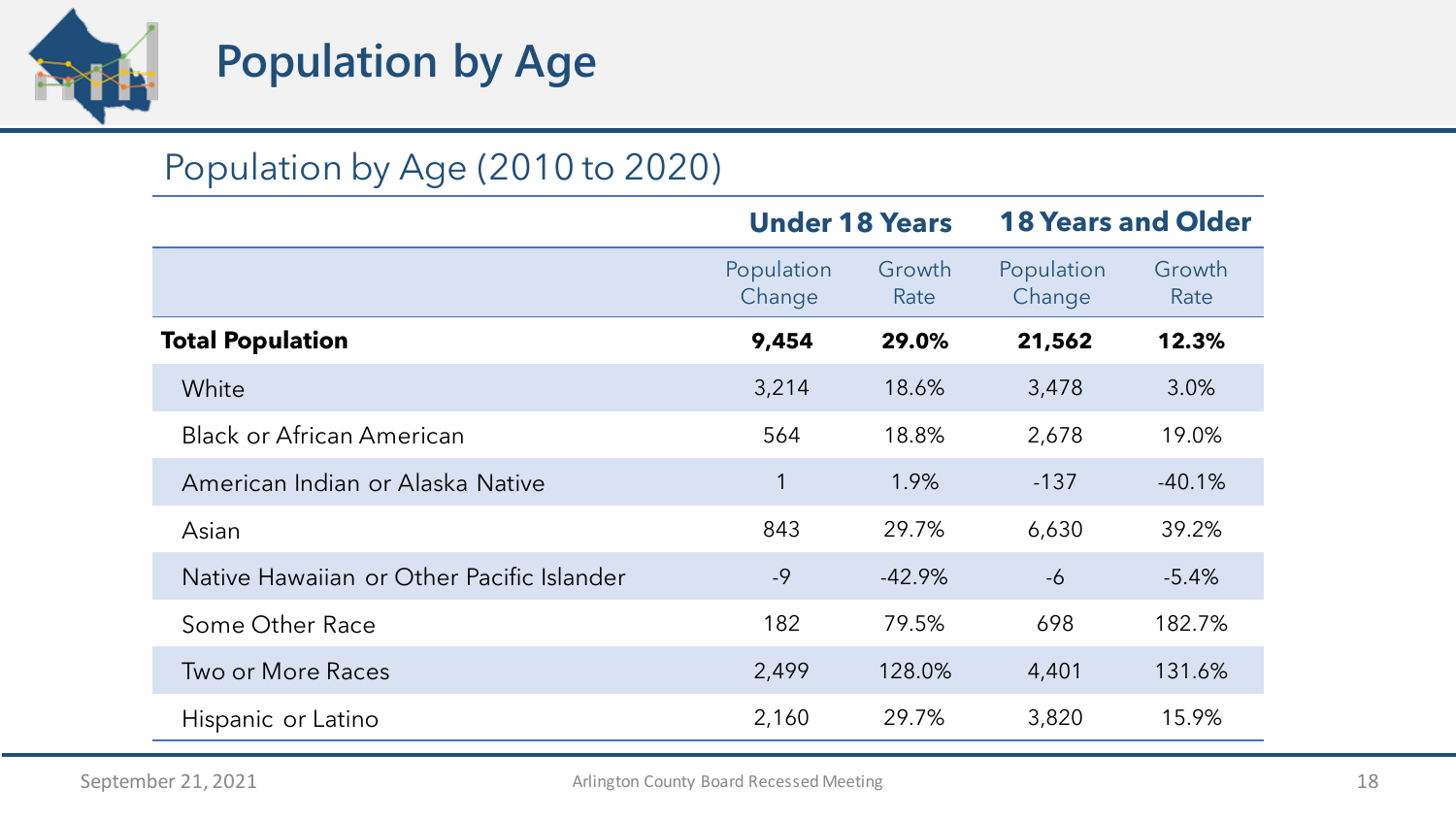

- Group Quarters: places where people live or stay in a group living arrangement that is owned or managed by an organization providing housing and/or services for the residents.
- **2,986** group quarters population

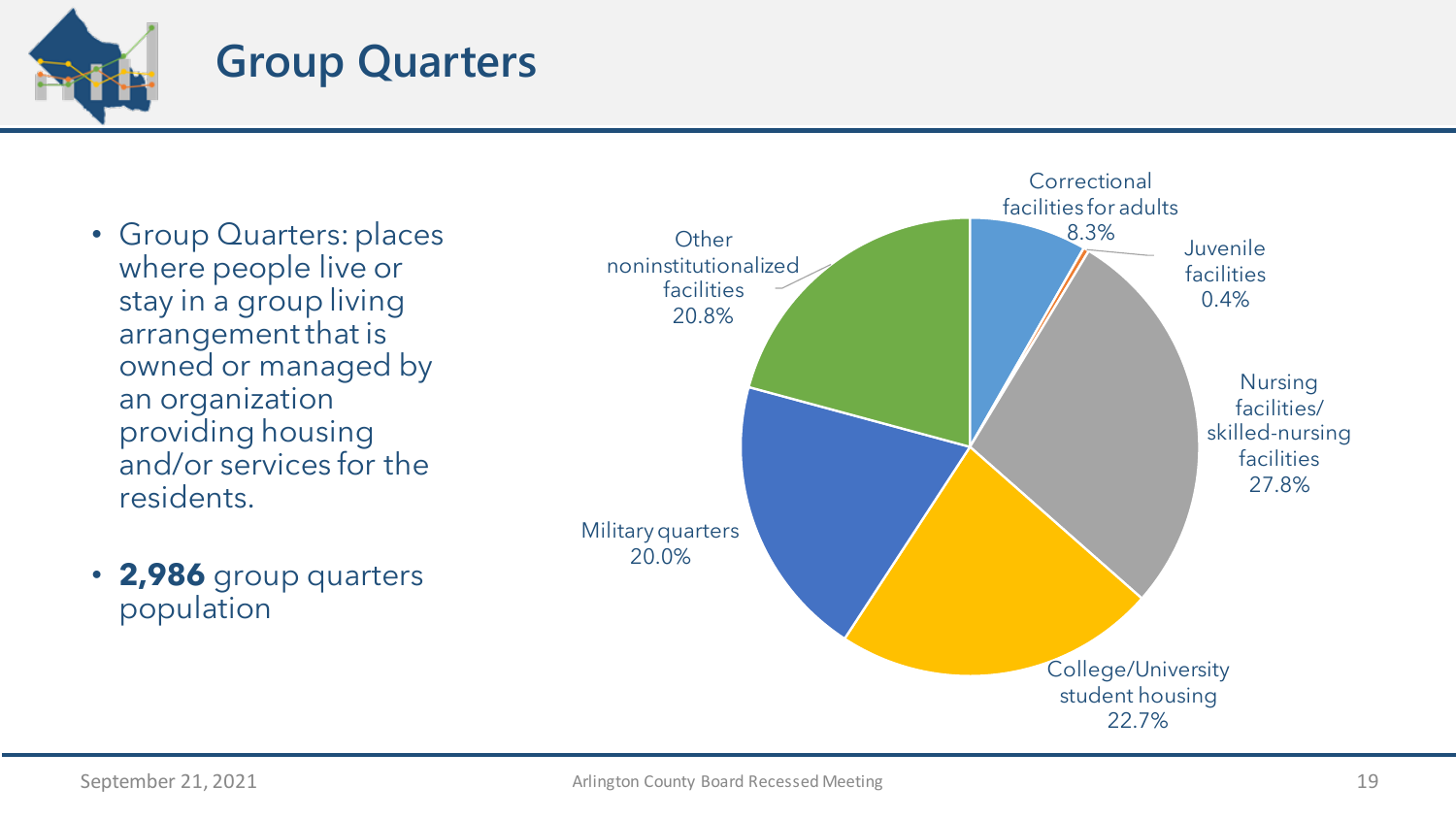

### **Housing Units**

- 2020 Census reports Arlington to have 119,085 housing units.
- Increase in 13,681 units since 2010.
- Housing units are invariant and NOT impacted by DP.

#### 41,189 58,334  $-72,568$   $-26,304$ 85,872 93,145 105,404 **119,085**  - 20,000 40,000 60,000 80,000 100,000 120,000 140,000 1950 1960 1970 1980 1990 2000 2010 2020 **Housing Units**

#### Housing Units 1950-2020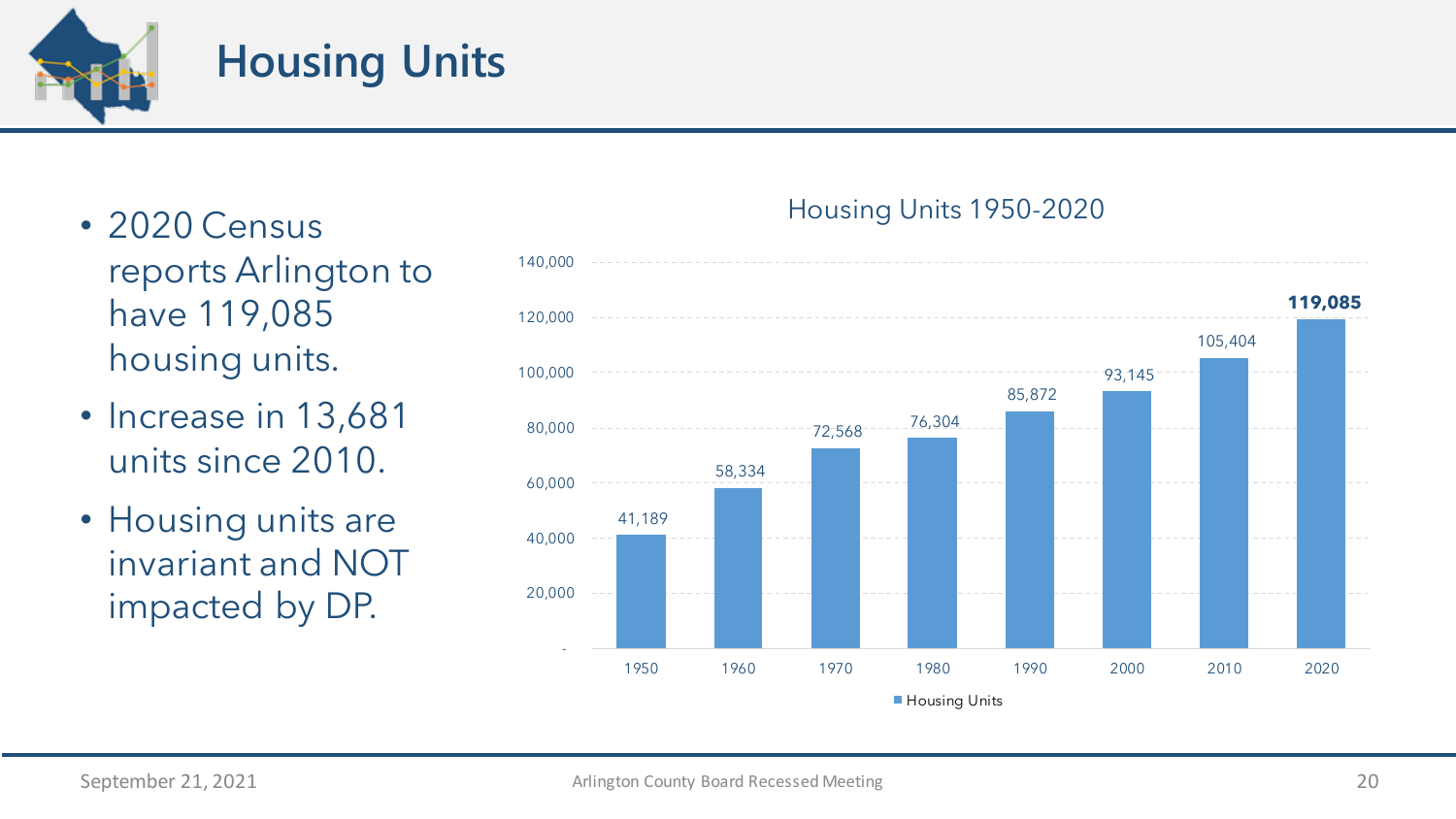

## **Households (Preliminary Data)**

- A household is an occupied housing unit and is impacted by DP.
- Numbers may change when full dataset is released in 2022.

Households and Average Household Size 1950-2020

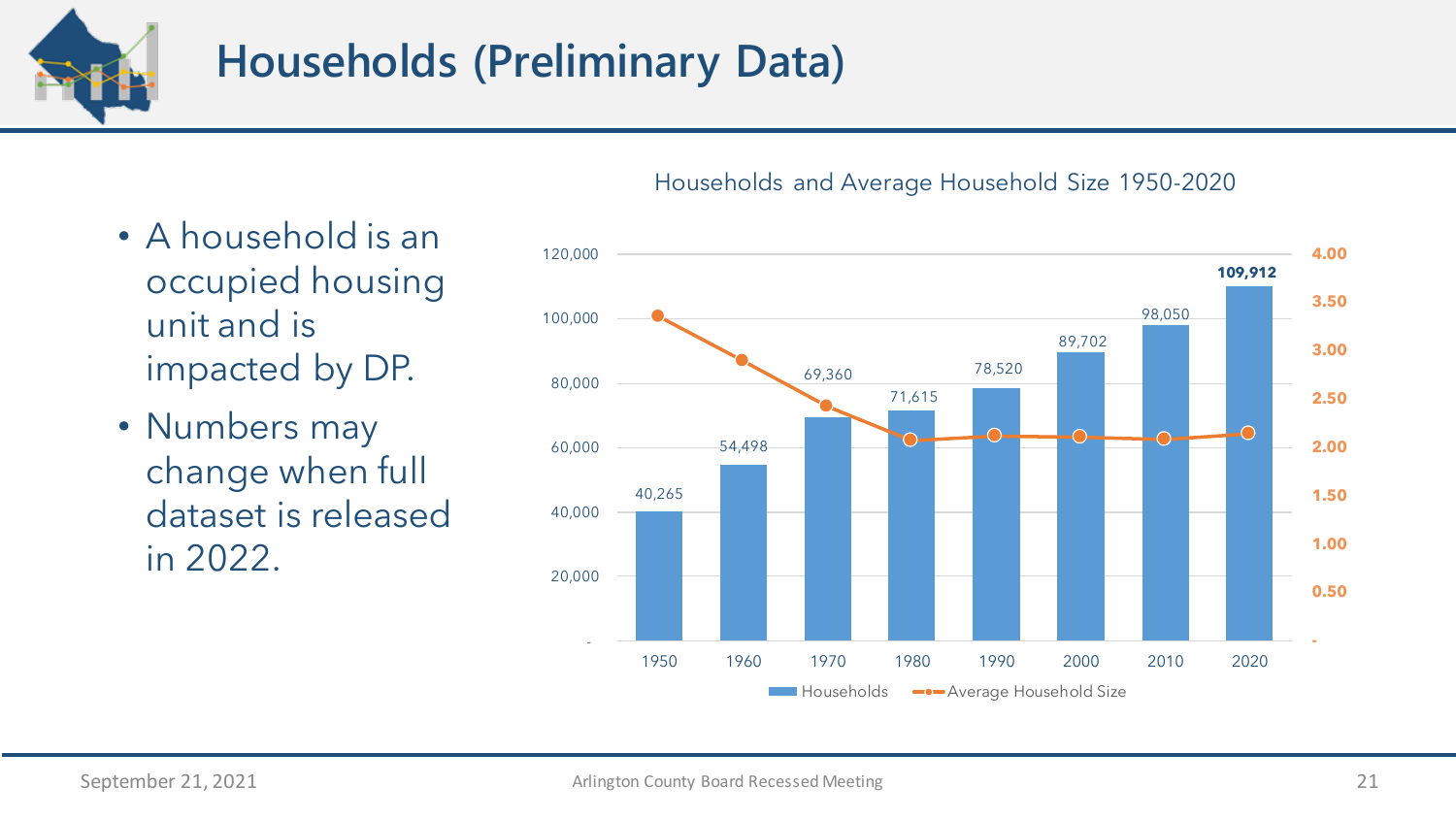![](_page_21_Picture_0.jpeg)

### **Block Level Review**

- Housing Units
- Total Population
- Population by Race
- Population by Age (wait for 2022 full data release)
- Average Household Size (wait for 2022 full data release)

### **Method Evaluation**

- Population Estimates
- Population Forecast

### **Data Resources**

- Census tabulation tables for specific areas including planning areas and civic associations.
- Series of briefing papers.
- Interactive Dashboard.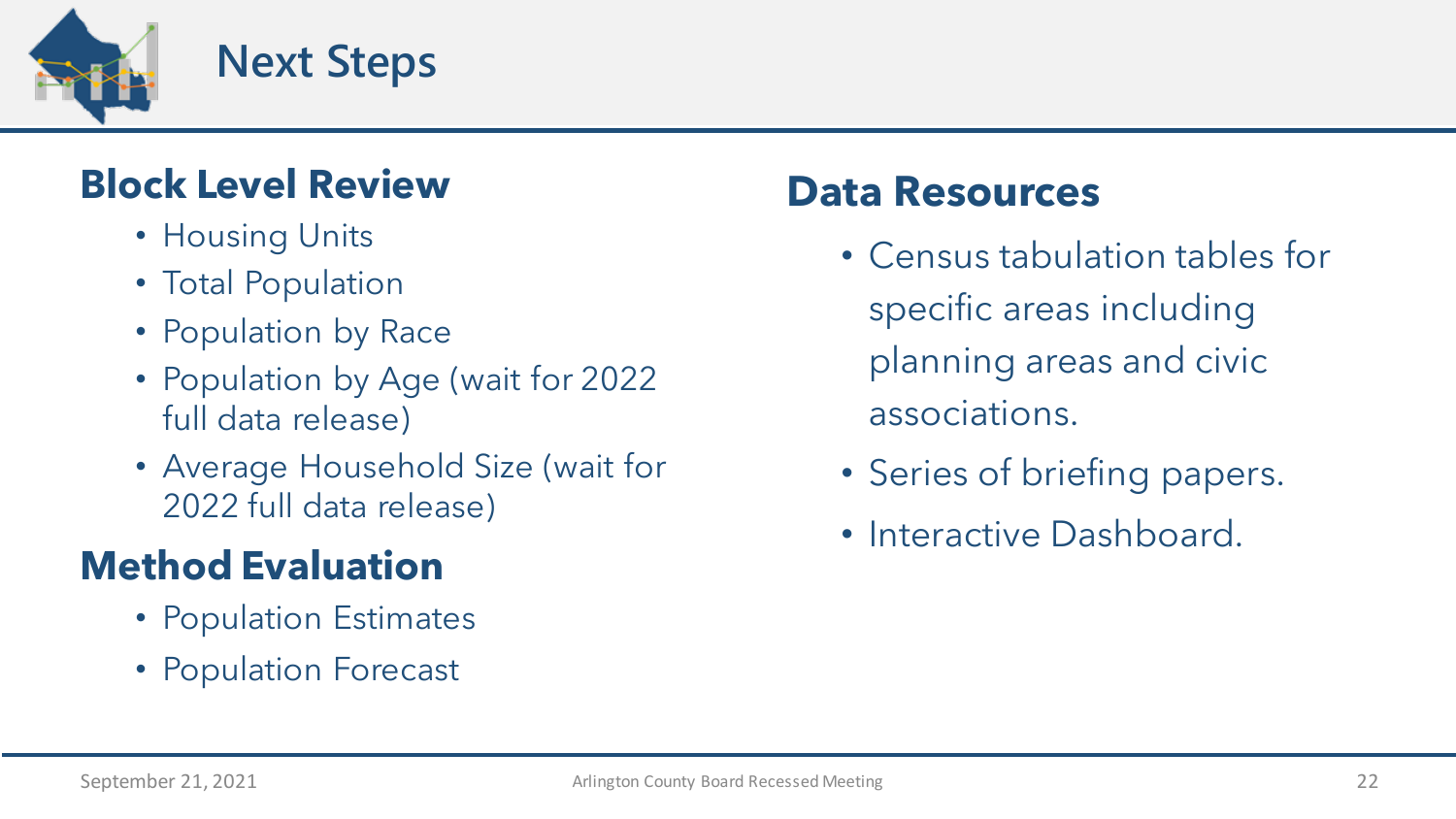![](_page_22_Picture_0.jpeg)

### **Demographic Dashboards**

## arlingtonva.us/demographics

![](_page_22_Figure_3.jpeg)

![](_page_22_Figure_4.jpeg)

![](_page_22_Picture_5.jpeg)

#### **Race and Ethnicity Dashboard Census Tract Demographic Dashboard**